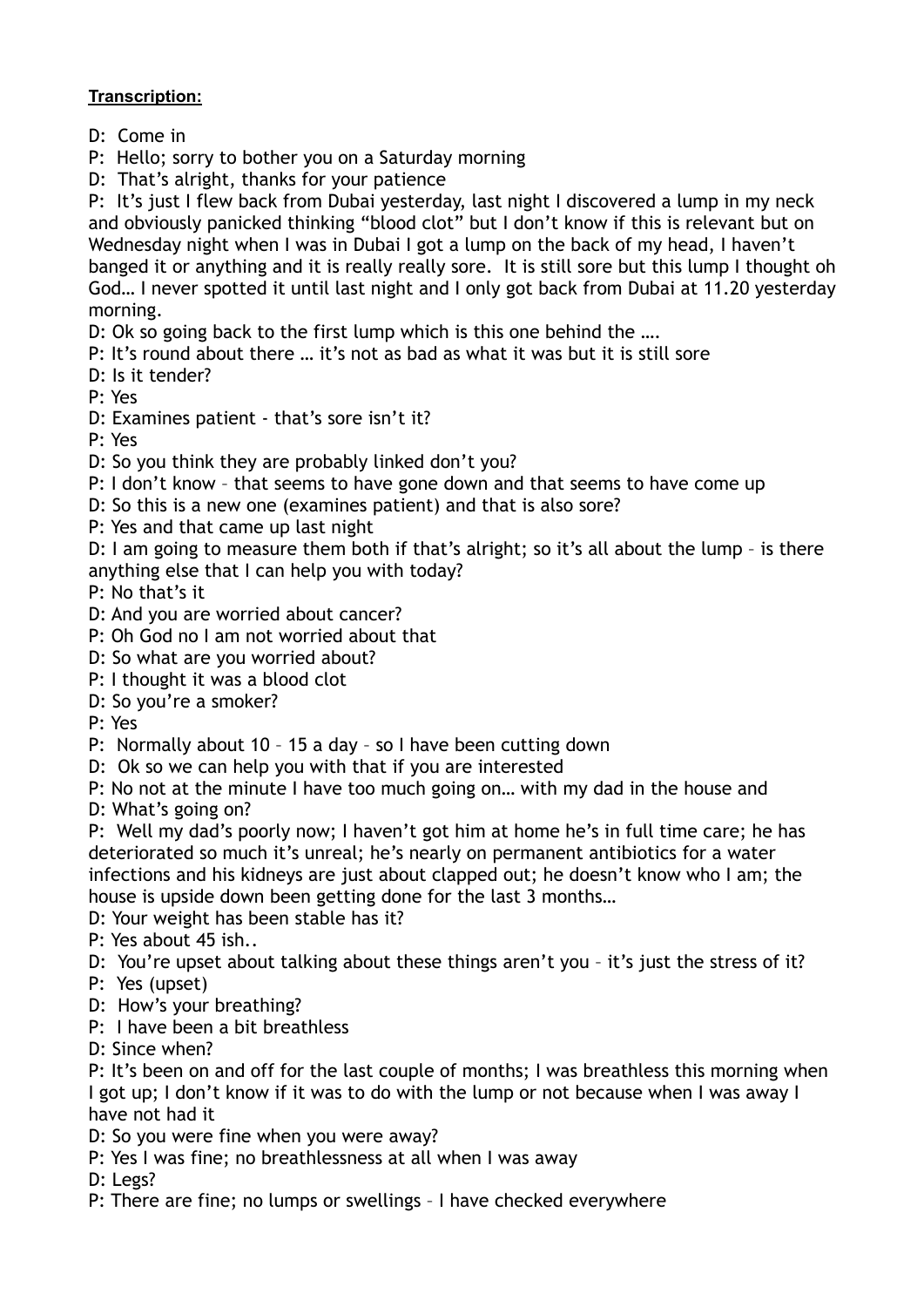- D: So no swellings and nobody in your family has ever had any clots?
- P: My grandma had a ………………
- D: In the brain?
- P: Yes she just died just like that
- D: How old was she?
- P Oh God she was 90 something ..
- D: So not something that's running in the family
- P: No
- D: OK
- D: It was a pop rather than a clot was it?
- P: Yes it was a pop; a big pop
- D: Ok are you working?
- P: I have tried to go back but obviously with my dad, the house and the stress and everything I am just doing the odd shifts now and then
- D: Just remind me what your job is
- P: Nurse
- D: What sort of nurse?
- P: I do anything they want me to do I go to nursing homes; I do occupational health; I do A&E. theatre – I do anything
- D: Do you need a note today as well?
- P: No I am fine for that
- D: Right slip your coat off
- P: I have a sweat on now I have been freezing since I got back
- D: Have you had a fever at all or been shivery?
- P: No
- D: So it's just this
- P: Well I get the sweats anyway because I am not on the HRT "I've gone cold turkey" as the HRT wasn't working anyway
- D: When did you stop it
- P: Oh God when did I see Dr Walker?....
- D: So it was weeks ago?
- P: Yes it was weeks ago
- D: So we can think about that again if you want to
- P: No I am going to go "cold turkey"
- D: OK
- P: I didn't have any when I was on holiday believe it or not..
- D: Do you mind if I have a listen to your chest if you could just stand up and turn around
- D: Examines patient's chest
- D: Breath away examines patient's chest
- D: Fabulous; ok
- D: Let me have a look in your ear as well
- P: Will I take my ear out then because otherwise .......
- D: I am just going to check your temperature there
- D: Are your teeth ok:
- P: Yes they are fine
- D: So what takes you to Dubai then?
- P: Well I was supposed to go to Egypt and the flight was cancelled

D: So you've got a lymph node, here in your neck, which is tender which has come up which is linked with this thing.

P: You think?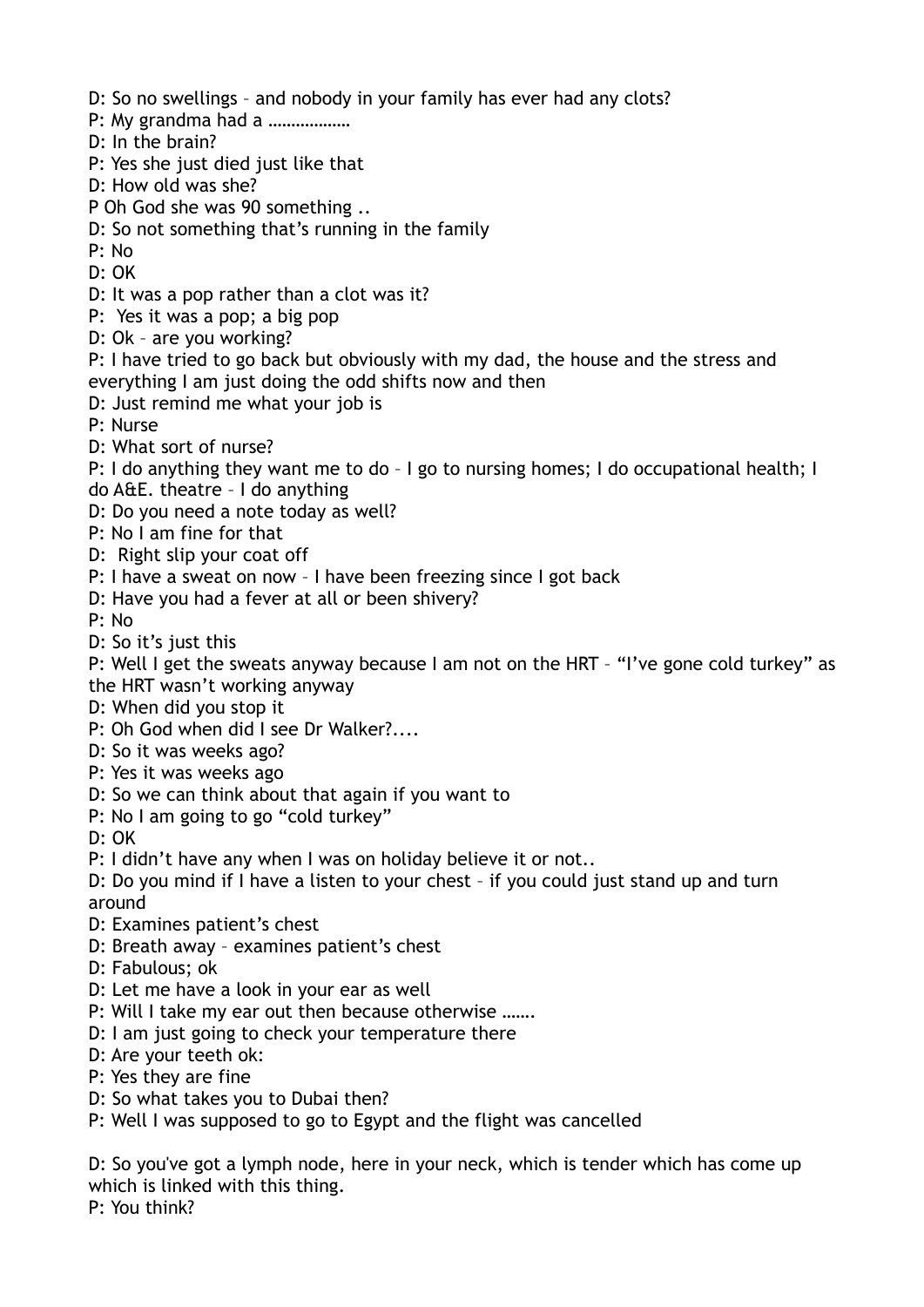D: Yeah.

P: Wonderful.

D: A centimetre and a half, so it's a significant size but it's tender.

P: Considering that it's just come up over night.

D: And this thing here is...Sorry

P: It's alright

D: ….this is where it's sore isn't it?

P: It's sore as well. Uh huh.

D: And this one is again about a centimetre and a half. And it's a likely...and it's a lot better already isn't it?

P: It's a lot better than it was but it's still very sore. It's not as swollen. Ahh. It's just bloody painful.

D: Take yourself a seat.

So you're really well in yourself apart from that lump and it's nothing to do....

P: I'm as deaf as a post, man. It's all off a car crash.

D: Sorry.

Well your biggest fear, interestingly, was a clot.

P: Yes, And it's not a clot. It's a lymph..

D: So, things that would make me think about clots would be:

Swollen tender calves or breathlessness and it hurting when you breathe.

P: So I haven't got that. It didn't fit. Divn't say it's cancer...

D: So, it's not cancer..

But it's related to the infection of the skin lump here. Its likely to be what's called a sebaceous cyst. That's infected.

P: That's fine. I'm happy with that.

D: Which is a gland in the skin which is infected. It's getting better of its own accord, but this gland here has come up, linked with it. Which is agony, which is good news, because it means that it's an infectious thing.

If it's not painful and it gets progressively bigger then we worry. I don't think we need to give you any treatment for this. You might want to take pain killers for it...

P: I've got to, 'cos it's giving me headaches.

D: Fine, so use painkillers, what do you use?

P: Brufen. Anti inflammatory.

D: Well you don't need an anti inflammatory. But if you want to use Brufen, that's fine. As long as it doesn't cause indigestion. If you've got a fever or if that tenderness and swelling is getting worse, we might need to pop it. Or we might need to give you some antibiotics sometimes.

P: Right.

D: Depends, but see how things go. A lump that comes and then goes. Not interested. But if it's progressively getting bigger and it's not tender…

P: Well that's put my mind at rest it's not a clot. I know a clots normally back of the leg breathing and all that.

D: Ok.

You're down to have a health check done with my nurse. Have you ever had your cholesterol checked before?

P: No.

D: Would you like to come and see her at some stage and she'll check your cholesterol numbers. She can talk about your smoking too...

P: She's already tried...

D: When you're ready talk about it we'll talk about it with you.